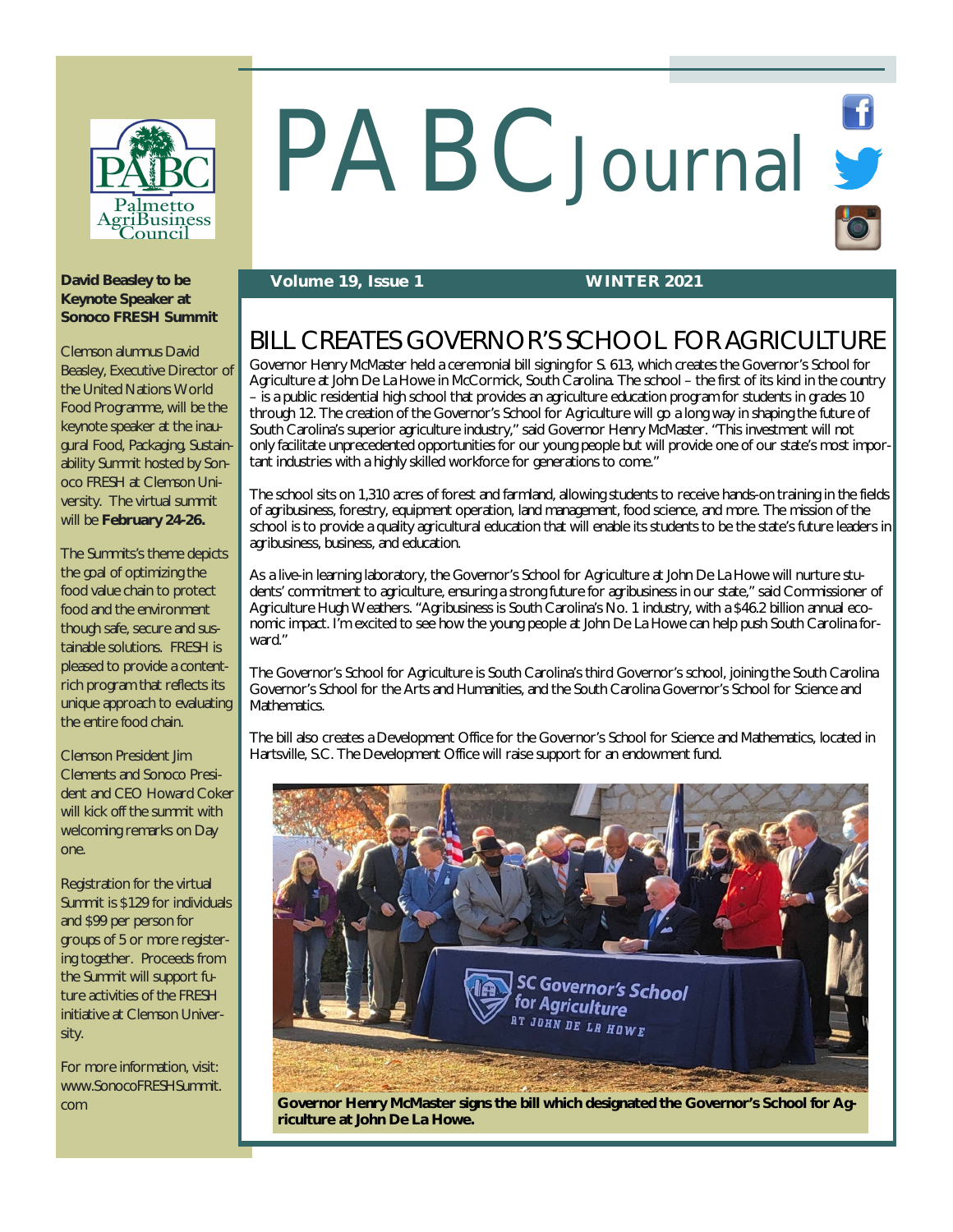# **ACRE AWARDS SEVEN AG ENTREPRENEURS STARTUP FUNDING**

The South Carolina Department of Agriculture's Agribusiness Center for Research and Entrepreneurship (ACRE), in partnership with Clemson Cooperative Extension, has awarded seven beginning entrepreneurs a share of \$30,000 to help propel their agriculture businesses forward.

Sixteen individuals or pairs participated in the ACRE Curriculum, which guides beginning entrepreneurs through developing a business plan, marketing, finance, operational planning, pitching and other business skills. This year's curriculum was conducted entirely online due to COVID-19, including the virtual Pitch Day.

The awardees, as selected by a panel of judges:

- **Sweetgrass Roots** is a learning farm in Colleton County dedicated to preserving folk art crafts such as sweetgrass basketry. Entrepreneur Kisha Kinard will use ACRE funding for a storage structure.
- Tom Knaust operates **Queen & Comb,** a Charleston County business where property owners pay a monthly fee to receive honeybee hives and share 50-50 in the honey harvest. Funding will be used for marketing.
- Elise Ashby's **RobinHood Group** sells vegetable ice cream in flavors like blueberry-okra and cauliflower-butter pecan under the name Farmers Market Flavors. She plans to use ACRE funding to help pay disadvantaged youth to work in her commercial kitchen in Union County.
- Ginger Nichols grows aquaponic lettuce at Spartanburg County's **Naturally Fresh Farms**. She plans to add additional cold storage to expand her market.
- Brittany Arisniega and Brit Hessler play host to events, teach foraging classes and sell merchandise and produce at **Lover Farms** in Pickens County. They will use the funding as seed money.
- Elaine Ryan will hire a vineyard consultant at **Paulownia Vineyards** in Spartanburg County, where she is planting Bordeaux-style wine grapes.
- Greg Brown plans to begin growing ginger and turmeric for the restaurant market at his Hopkins-area **Greenleaf Farms** in Richland County, where he currently grows asparagus and other produce.

"The future of agribusiness in South Carolina depends on new ideas," said Commissioner of Agriculture Hugh Weathers. "These entrepreneurs will use what they've learned in the ACRE Curriculum program to build successful businesses and develop new markets in food and agriculture."

SCDA founded ACRE in 2018 to help identify and nurture new ideas and businesses in the Palmetto State's agribusiness sector.

In spring 2021, advanced agribusiness entrepreneurs will have the chance to compete for their share of \$125,000 in funding. Information is available at acre-sc.com.

# **SC Ports Authority Has Strongest December on Record**

South Carolina Ports Authority finished 2020 with its strongest December on record, noting impressive volumes with containers, vehicles and inland ports. SC Ports handled 209,606 twenty-foot equivalent container units (TEUs) at Wando Welch and North Charleston container terminals in December, up 11.6% year-over-year. SC Ports has handled more than 1.2 million TEUs thus far in fiscal year 2021, which began July 1.

SC Ports' two rail-served inland ports had a very strong December with a combined 16,463 rail moves. The inland ports expand the Port of Charleston's reach, swiftly moving goods to population centers.

"The pandemic created unprecedented challenges to supply chains around the world," SC Ports Authority President and CEO Jim Newsome said. "I am immensely proud of our port employees and all those working in the maritime and logistics community for showing up every day during a pandemic to keep supply chains fluid. Their dedication ensures that food products, medical supplies, manufacturing parts and retail goods are efficiently delivered. We are grateful to them, and we look forward to a brighter 2021."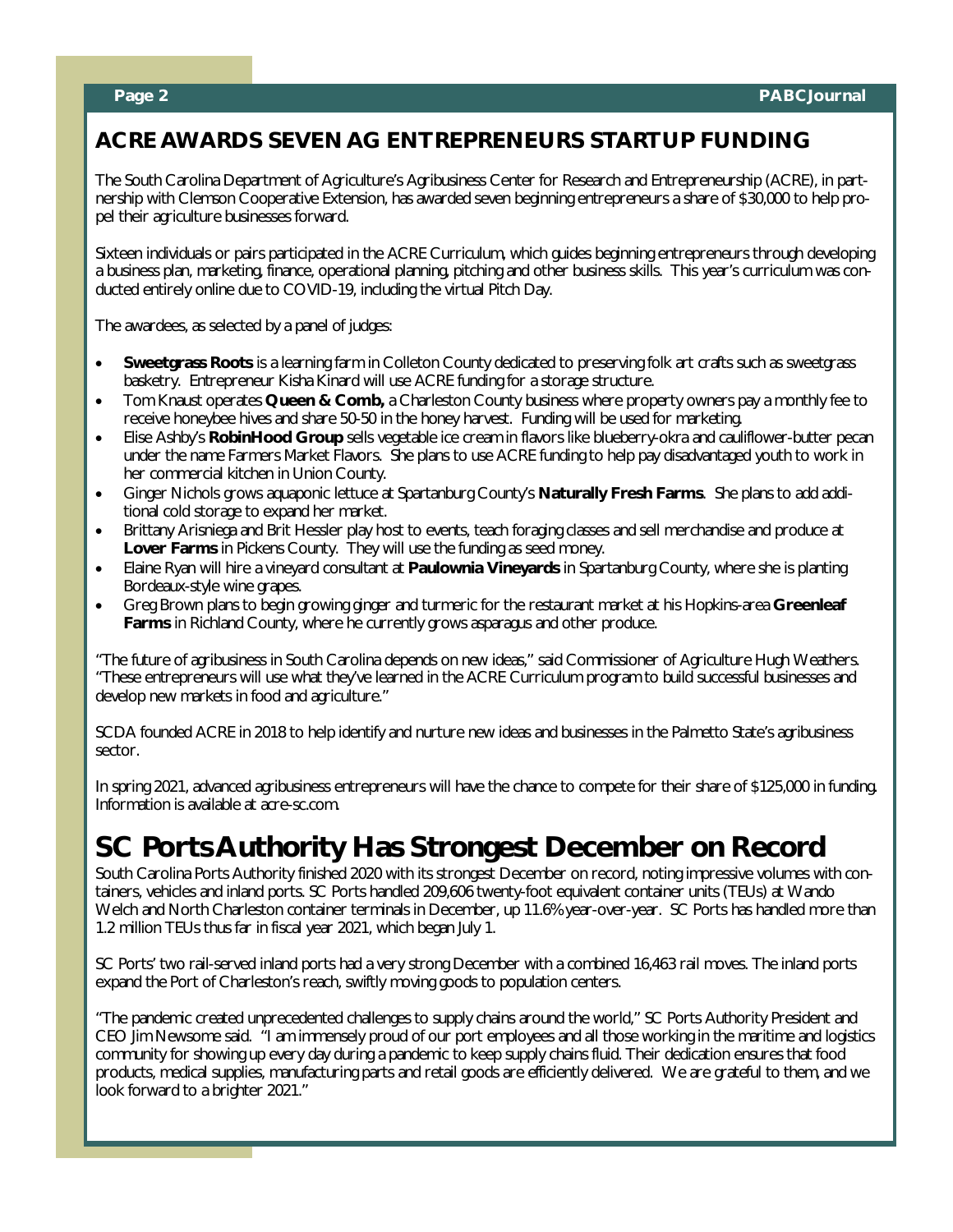## **MEMBERS IN THE NEWS**





**ArborOne Farm Credit** has announced the retirement of President and CEO, **Kathy Heustess** who retired effective December 31, 2020. **Bryant Sansbury**  has been named as her successor and assumed the role on January 1, 2021.

Mrs. Heustess served on the PABC Executive Committee and as a PABC Board member. She worked for ArborOne Farm Credit for 31 years and holds a Bachelor of Science Degree in Business Administration from Francis Marion University **Kathy Heustess | Bryant Sansbury** and is a certified public accountant in the state of South Carolina. A graduate of

the Graduate School of Banking at Louisiana State University, Mrs. Heustess's career in the Farm Credit System began in 1989 serving in numerous management roles. She held the positions of Controller, Chief Financial Officer and Chief Operating Officer prior to making history in 2012 when she became the first female President and Chief Executive Officer in the AgFirst Farm Credit Bank District.

Mr. Sansbury's career in the Farm Credit System began in 2013. He gained experience ranging from business development, management of lending, marketing and crop insurance in his roles as Chief Relationship Manager, Chief Sales & Marketing Officer and Chief Operating Officer. He holds a Bachelor of Business Administration in Finance from the University of Georgia and is also a graduate of the Southeastern Agricultural Lending School (SEALS). Prior to joining Farm Credit, Mr. Sansbury acquired over 20 years of commercial banking and real estate experience.

Congratulations to both of these individuals. Mr. Sansbury is now the PABC Board representative for ArborOne and is also serving on the Executive Committee.

**GENE KODAMA TO LEAD SOCIETY OF AMERICAN FORESTERS Henry E. (Gene) Kodama, RF, CF** began his one-year term as president of the Society of American Foresters (SAF) January 1, 2021.



**Gene Kodama**

A member since 1975, the former South Carolina State Forester and executive director of the SC Forestry Commission has been a long-time champion of SAF and the forestry profession. His outstanding contributions were formally recognized by SAF in 2015 with the Gifford Pinchot Medal and in 2018 by the

National Association of State Foresters (NASF) with a Lifetime Achievement Award. Mr. Kodama will serve on SAF's Board of Directors as immediate past president in 2022.

Retired from the SC Forestry Commission in 2018, Mr. Kodama served as a PABC Board member representing the Commission.



# **LOU KENNEDY NAMED BUSINESS LEADER OF THE YEAR**

**Lou Kennedy,** President and Owner of Nephron Pharmaceuticals, was named the South Carolina Chamber of Commerce 2020 Business Leader of the Year.

The Chamber's Business Leader of the Year is chosen based on leadership in South Carolina and the embodiment of personal success. Other criteria include a business record based on ethical conduct and corporate responsibility, public service and commitment to creating a positive business environment to improve the state's economy.

**Lou Kennedy**